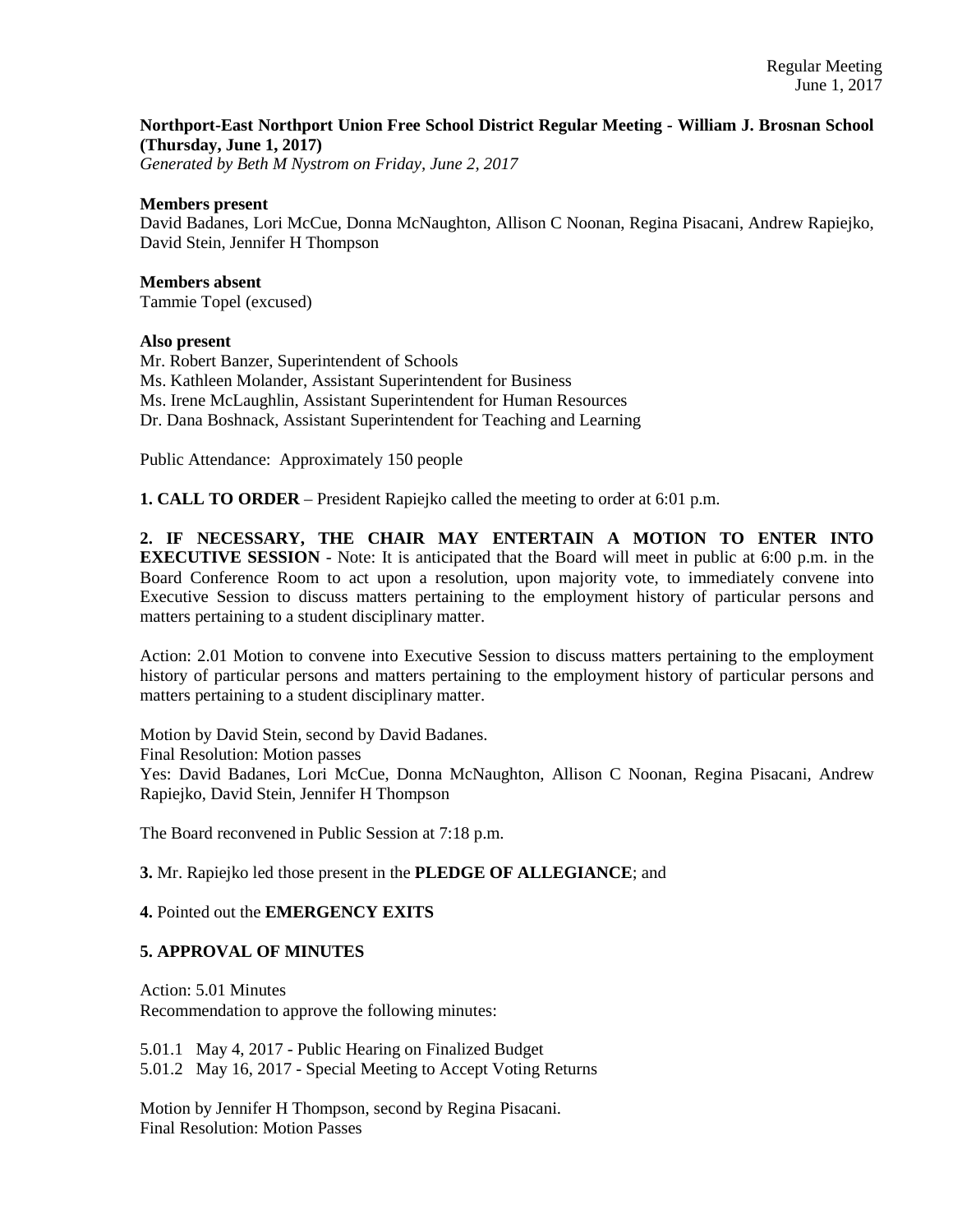Yes: David Badanes, Lori McCue, Donna McNaughton, Allison C Noonan, Regina Pisacani, Andrew Rapiejko, David Stein, Jennifer H Thompson

# **6. STUDENT AND STAFF RECOGNITION/ANNOUNCEMENTS FROM THE SUPERINTENDENT OF SCHOOLS**

Presentations: 6.01 Accomplishments of Staff and Students

6.01.1 Dr. Izzet Mergen, Director of Fine and Performing Arts, introduced Jeannette Wells, Art Department Student of the Month

Dr. Mergen stated that Jeannette is a prolific young artist who has taken seven courses in visual arts at Northport High School. During her sophomore year, she received a perfect score on her AP Studio in Art exam, making her one of only sixteen in the world to do so. Dr. Mergen stated Jeannette lives the life of an artist/scholar, working tirelessly and excelling in both creation and scholarly investigation. Jeannette's illustrations and drawings amaze the viewer not only with their technical skill but with the thoughtful turn of ideas and symbols as well as emotion that she employs to convey a strong message. Jeanette has received a variety of awards for her work including Best in Show at the Long Island Media Arts Show, several scholastic gold key awards, a national scholastic medal, a merit award from the National Young Arts Foundation, first place in the Suffolk County Community College High School Art Competition, and first place in the SCALA Scholarship Competition. She has also had her work displayed at the Long Island Best Young Artist show at the Hecksher Museum of Art.

Jeannette received a number of scholarship offers from several of the nation's top art schools, including \$100,000 to the School of the Art Institute of Chicago where she will matriculate in the fall as part of their first year's scholars program. She received a presidential merit scholarship and competitive excellence scholarship from the school for her "stellar portfolio and impressive credentials including her artist statement, academic record, and standardized test scores that placed her in the top 2% of the incoming freshman class" as quoted from the Dean of Undergraduate Studies.

President Rapiejko and Superintendent Banzer congratulated Jeannette on her fine accomplishments and presented her with a commendation from the Board.

6.01.2 Dr. Izzet Mergen, Director of Fine and Performing Arts, introduced Anthony Bokina, Music Department Student of the Month

Dr. Mergen stated that Anthony has taken advantage of every resource the Northport-East Northport Music Department has to offer from fourth grade to commencement. He has an extremely strong work ethic and is a natural leader. Anthony has always had a love for music and after freshman year he decided to pursue music education as a career and joined every music group available. He is a dedicated musician who has worked tirelessly to rise to the position of principal trombone. He is a member of the Symphonic Winds, a band officer, and a member of the Symphony Orchestra. He regularly spends time helping other students on their harmony assignments and compositional projects. Anthony was manager of the Northport High School Jazz Ensemble and his musicianship as 1<sup>st</sup> trombonist and brass soloist in the Jazz Band served as a model for other players.

Anthony has been recognized for his talent and musical maturity locally, regionally, and on the state level. He has been in multiple SCMEA and NYSCAME/Suffolk honors ensembles, and was selected as an All State student musician in the symphonic band this year. He is a highly motivated musician, curious about the varying historical and stylistic aspects of performance, and is mature beyond his years, always working to full capacity. Anthony will be continuing to study and pursue music at The Crane School of Music at SUNY Potsdam. He will be double majoring in Music Education and Music Performance, and is planning on a career as a music teacher.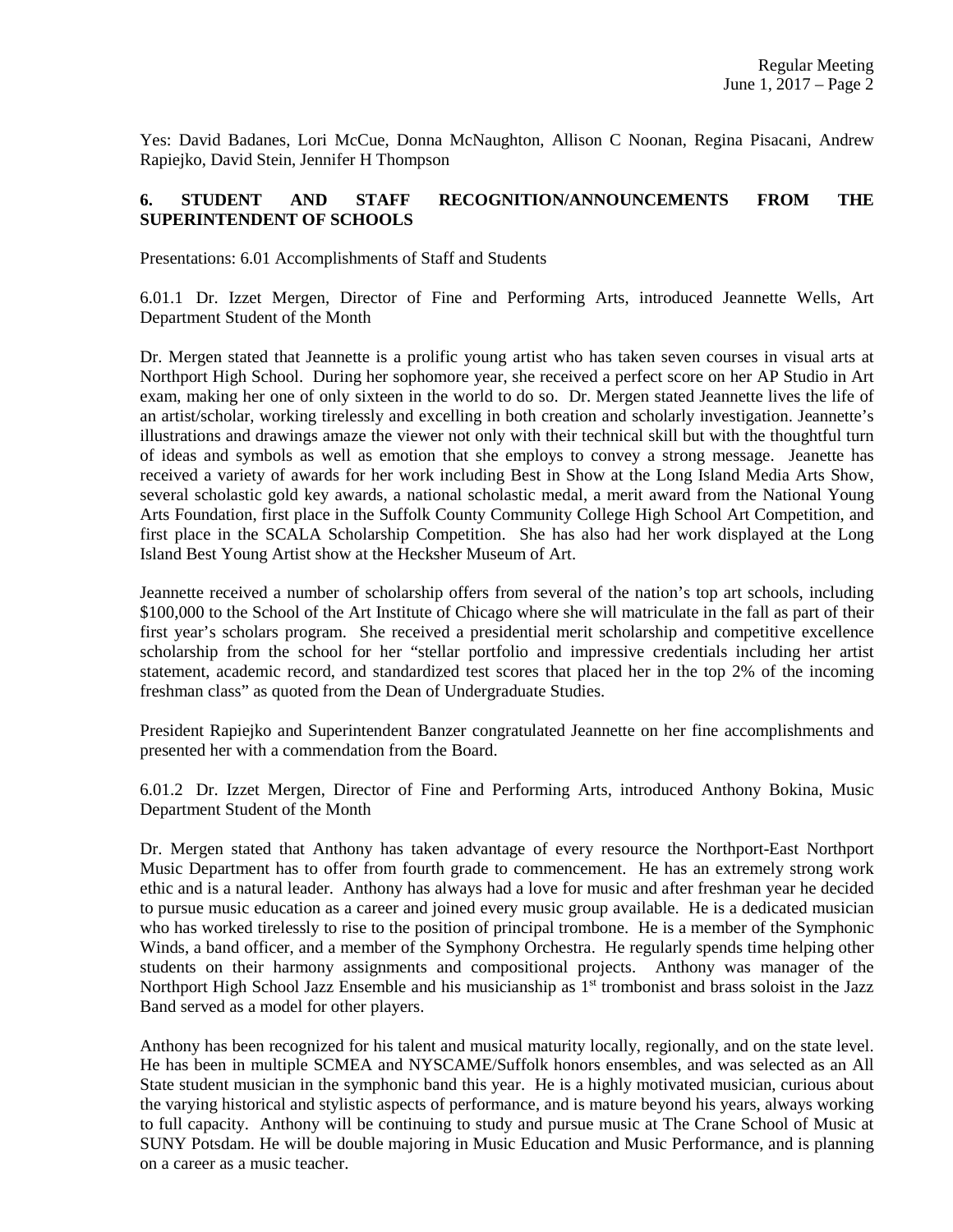President Rapiejko and Superintendent Banzer congratulated Anthony on his fine accomplishments and presented him with a commendation from the Board.

6.01.3 Mr. David Storch, District Chairperson of Science and Technology Education, introduced the following Science Award Recipients:

- Matthew Macartney 1st Place Brookhaven National Laboratory Elementary Science Fair, Kindergarten
- Mrs. Ronan's Class Honorable Mention Brookhaven National Laboratory Elementary Science Fair, Kindergarten
- Michaela Bruno Honorable Mention Brookhaven National Laboratory Elementary Science Fair, Kindergarten
- Matthew Pokorny Honorable Mention Brookhaven National Laboratory Elementary Science Fair, First Grade
- Lily Suarez Honorable Mention Brookhaven National Laboratory Elementary Science Fair, Second Grade
- Ms. Mika's Class 1st Place Brookhaven National Laboratory Elementary Science Fair, Third Grade
- Lucy Mulholland Honorable Mention Brook Haven National Laboratory Elementary Science Fair, Third Grade
- Lily Rogers 1st Place Brookhaven National Laboratory Elementary Science Fair, Fourth Grade
- Jacob Raimo Honorable Mention Brookhaven National Laboratory Elementary Science Fair, Fourth Grade
- Samantha DeNisco Honorable Mention Brookhaven National Laboratory Elementary Science Fair, Fourth Grade
- Faith Hoerning 1st Place Brookhaven National Laboratory Elementary Science Fair, Fifth Grade
- Maxwell DeBrino 1st Place Long Island Science Congress, 1st Place Long Island Science & Engineering Fair, 8th Grade

6.01.4 Ms. Robin Rann, District Chairperson of Mathematics, introduced the following Mathematics Award Recipients:

## **Long Island Math Fair Medalists**

## Gold:

James Connor, Griffin Crafa, William Doyle, Nicholas Holfester, Danielle Levanti, Esther Loring, Stephen Muzyka, Ryan Reynolds, Audrey Ryan, Chloe Stepanek

## Silver:

Alea Brummel, Zachary Cole, Patrick Farrell, Nicholas Gilligan, Elias Giuliano, David Jung, Kailyn Kilroe, William Koran, Theodore Krantz, John Leonick, Philip Mancino, Thomas McDonagh, Shane McGlone, Madalyn Oliver, Sophia Olivieri

## Bronze:

Isabella Donneruno, Marcos Guerrero, Gavin Murdock, Kevin Penrose, Olivia Slevin, McKenzie Schuvart

## **AMC/AIME**

AMC 12 School Winner (NHS): Zachary Melchione AIME Qualifier (Top 5% national score-qualified for American Invitational Mathematics Exam): Zachary Melchione AMC 10 School Winner (NHS): Peter Mainetti AMC 8 School Winners (NMS): Mark Baron, Camden Burk

AMC 8 School Winners (ENMS): Ryan Bell, Devin Cullen-Trazzare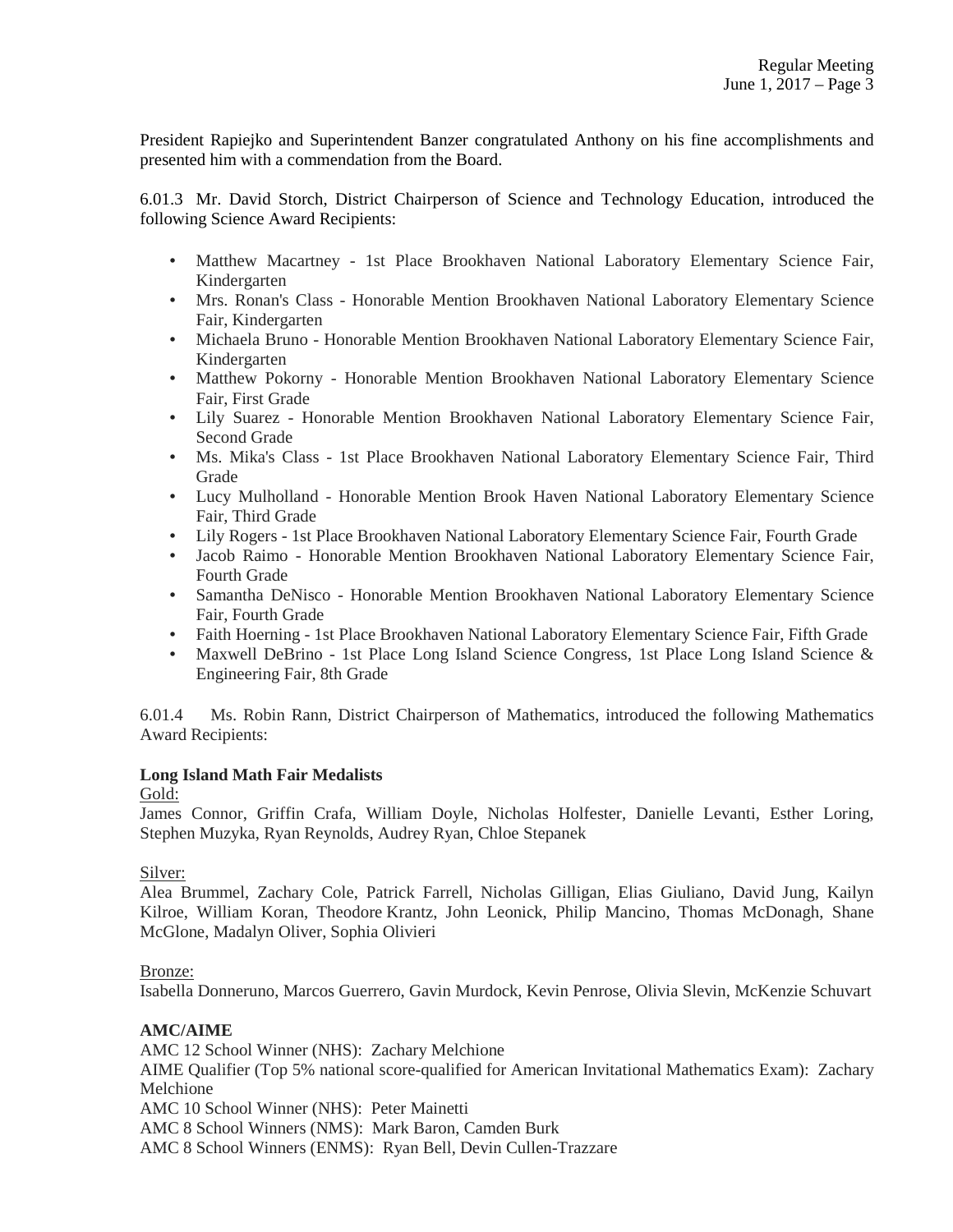## **Suffolk County Math Tournament**

Grade 10, 5th Place: Ashleigh Basel Grade 12, 3rd Place: Zachary Melchione Lower Team (9th/10th), 3rd Place: Ashleigh Basel, David Jung, Daniel Krohn, Peter Mainetti, Anna Catherine Unser

#### **SCMTA Mathematics Course Contests - High Scorers in Suffolk County**

Level J (Grade 7/Pre-Algebra exam): Austin Schuvart (6th grade), 1st Place; Lisa Kovacs (7th grade), 5th Place; James Posillico (6th grade), 5th Place

### **Mathletes - High Scorers in Suffolk County for Season**

Zachary Melchione, Daniel Kim, Tina Guo

### **Rensselaer Medal (\$25,000/year scholarship to RPI)**

Nicholas Holfester

6.01.5 Dr. Izzet Mergen, Director of Fine and Performing Arts, introduced the following Visual Art Award Recipients:

- Josephine Amorim Scholastic Art & Writing Competition Gold Key (Painting), Gold Key (Humor), Silver Key (Fashion), Honorable Mention
- Maristella Bacus Scholastic Art & Writing Competition Honorable Mention
- Summer Blitz Scholastic Art & Writing Competition Silver Key (Digital Art); Huntington Arts Council Nightmare on Main Street - Exhibitor; Huntington Camera Club Competition - Exhibitor
- Alicia Bonavita Scholastic Art & Writing Competition Silver Key (Sculpture)
- John Boyle Photographer's Forum Award Competition Finalist; Photographic Society of America Competition - Honorable Mention; Five Town's College Long Island Media Arts Show Best in Show - Finalist; Hecksher Museum Congressional Show - Exhibitor; Five Town's College Long Island Media Arts Show - Best in Show; Five Town's College Long Island Media Arts Show - Honorable Mention
- Aidan Bryant Photographic Federation of Long Island Photo Journalism Second Place; Five Town's College Long Island Media Arts Show Best in Show - Finalist
- Alyssa Cartolano CW Post/Long Island University "12 x 12" Competition Exhibitor
- Alexandra Cartwright Huntington School of Fine Arts Scholarship Competition First Place \$500; The Huntington Arts Council Student Exhibit - First Place \$500
- Michaela Caruso Huntington Camera Club Competition Honorable Mention (Darkroom)
- Sarah Connor Otto Kahn Scholarship Portfolio \$3,000; Scholastic Art & Writing Competition Gold Key (Comic Art); Scholastic Art & Writing Competition - Gold Key (4) (Fashion); Silver Key (2) (Fashion)
- Nicholas Conrey Scholastic Art & Writing Competition Gold Key (Digital Art), Gold Key (Film/Animation)
- Shannon Culhane SCALA Best Drawing; Congressional Art Awards Honorable Mention; Long Island's Best Young Artist - Second Place; Scholastic Art & Writing Competition - Gold Key (Drawing/Illustration), Gold Key (3) (Fashion), Silver Key (Fashion); Newsday Competition - Honorable Mention; Suffolk Community College High School Art Competition - Honorable Mention; SCALA Annual Student Competition - First Place (Drawing)
- Lucy DeNunzio Five Town's College Long Island Media Arts Show Best in Show Finalist
- Krystal Fabbricante 2017 PFLI Youth Showcase Competition Second Place (Color Choice); Photographic Society of America - Third Place (Color Choice); Huntington Camera Club - Second Place (Simplicity), Third Place (Open)
- Katelyn Farley Scholastic Art & Writing Competition Gold Key (Comic Art), Silver Key
- Brennan Fee 2017 PFLI Youth Showcase Competition Third Place (Portrait)
- Katherine Gallo Scholastic Art & Writing Competition Silver Key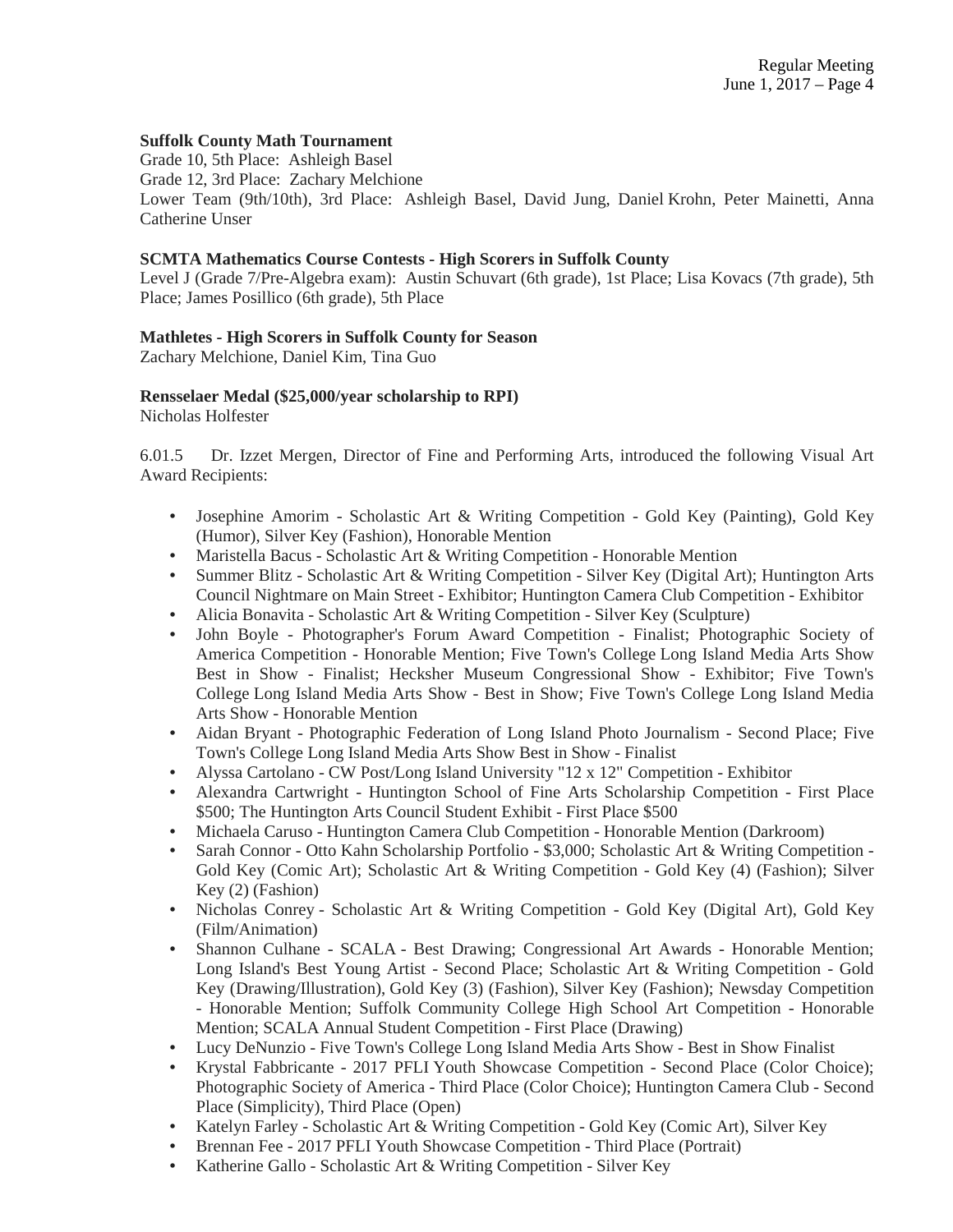- Samantha Gilmore Huntington Camera Club Competition Honorable Mention
- Grace Harding Scholastic Art & Writing Competition Gold Key (Mixed Media), Silver Key (Portfolio)
- Kristen Impicciche Scholastic Art & Writing Competition Gold Key (2) (Digital Art), Silver Key (2) (Digital Photo); Scholastic National Gold Key
- Katya Jaworski Scholastic Art & Writing Competition Silver Key (Digital Art)
- Dana Johnson Scholastic Art & Writing Competition Honorable Mention
- Alexander Kaish Scholastic Art & Writing Competition Honorable Mention
- Laura Kenny Five Town's College Long Island Media Arts Show Best in Show Honorable Mention
- Catherine Kilroy CW Post/Long Island University "12 x 12" Competition Exhibitor
- Skylar Kouril Scholastic Art & Writing Competition Gold Key (Fashion)
- Theodore Lau Photographer's Forum Award Finalist
- Juliette LeHenaff Scholastic Art & Writing Competition Honorable Mention; CW Post/Long Island University "12 x 12" Competition - Exhibitor; Five Town's College Long Island Media Arts Show - Best in Show Finalist
- Shannon Lynch Scholastic Art & Writing Competition Silver Key
- Erica Marill Five Town's College Long Island Media Arts Show Best in Show Finalist (Film/Video)
- Molly McBride Five Town's College Long Island Media Arts Show Best in Show Finalist
- Emily McDevitt Scholastic Art & Writing Competition Honorable Mention
- Caleigh McKinley Five Town's College Long Island Media Arts Show Honorable Mention
- Shannon Milligan Scholastic Art & Writing Competition Honorable Mention
- Alyssa Monez Savannah College of Art & Design Rising Star Program \$250 (Portfolio); \$750 (Community Service)
- Madelyn Mullen Photographic Federation of Long Island Street Photography Second Place
- Matthew Muller 2017 PFLI Youth Showcase Competition First Place (Architecture), First Place (Landscape); Photographic Society of America - Honorable Mention (Color Choice)
- Elizabeth Oertel Huntington Camera Club Competition Exhibitor
- Brody Orofino Huntington Arts Council High Arts Showcase Award of Excellence
- Ryan Penrose Scholastic Art & Writing Competition Gold Key (2) (Digital Art), Silver Key (Digital Art); Scholastic National Silver Key
- Dayna Peters SCALA Annual Student Competition Honorable Mention
- Sara Rehlaender 2017 PFLI Youth Showcase Competition Second Place (Architecture); Scholastic Art & Writing Competition - Silver Key (Digital Art)
- Zachary Rodriguez Scholastic Art & Writing Competition Silver Key (Fashion)
- Sydnie Rohme Scholastic Art & Writing Competition Gold Key (Digital Art)
- Morgan Rufe Stony Brook Museum Colors of Long Island Exhibitor; Five Town's College Long Island Media Arts Show - Best in Show Finalist; National Photographic Society of America Competition - Honorable Mention
- Olivia Sasso Five Town's College Long Island Media Arts Show Best in Show Finalist; Scholastic Art & Writing Competition - Gold Key (Digital Art), Silver Key; Huntington Arts Council Nightmare on Main Street - Exhibitor; SCALA Art Education/Student Exhibit - Exhibitor
- Melanie Schatz Five Town's College Long Island Media Arts Show Best in Show Finalist (Film/Video)
- Emily Serrao Huntington Arts Council High Arts Showcase Exhibitor
- Sara Sewell Scholastic Art & Writing Competition Silver Key
- Julie Shuett Five Town's College Long Island Media Arts Show Best in Show, Honorable Mention
- Hannah Somers Huntington Camera Club Competition Third Place (Simplicity)
- Nicole Steiger Photographic Society of America National Competition Best in Show, First Place (Color Choice); Photographic Federation of Long Island Competition - Third Place; Huntington Camera Club Competition - Honorable Mention; Northport Public Library - Exhibitor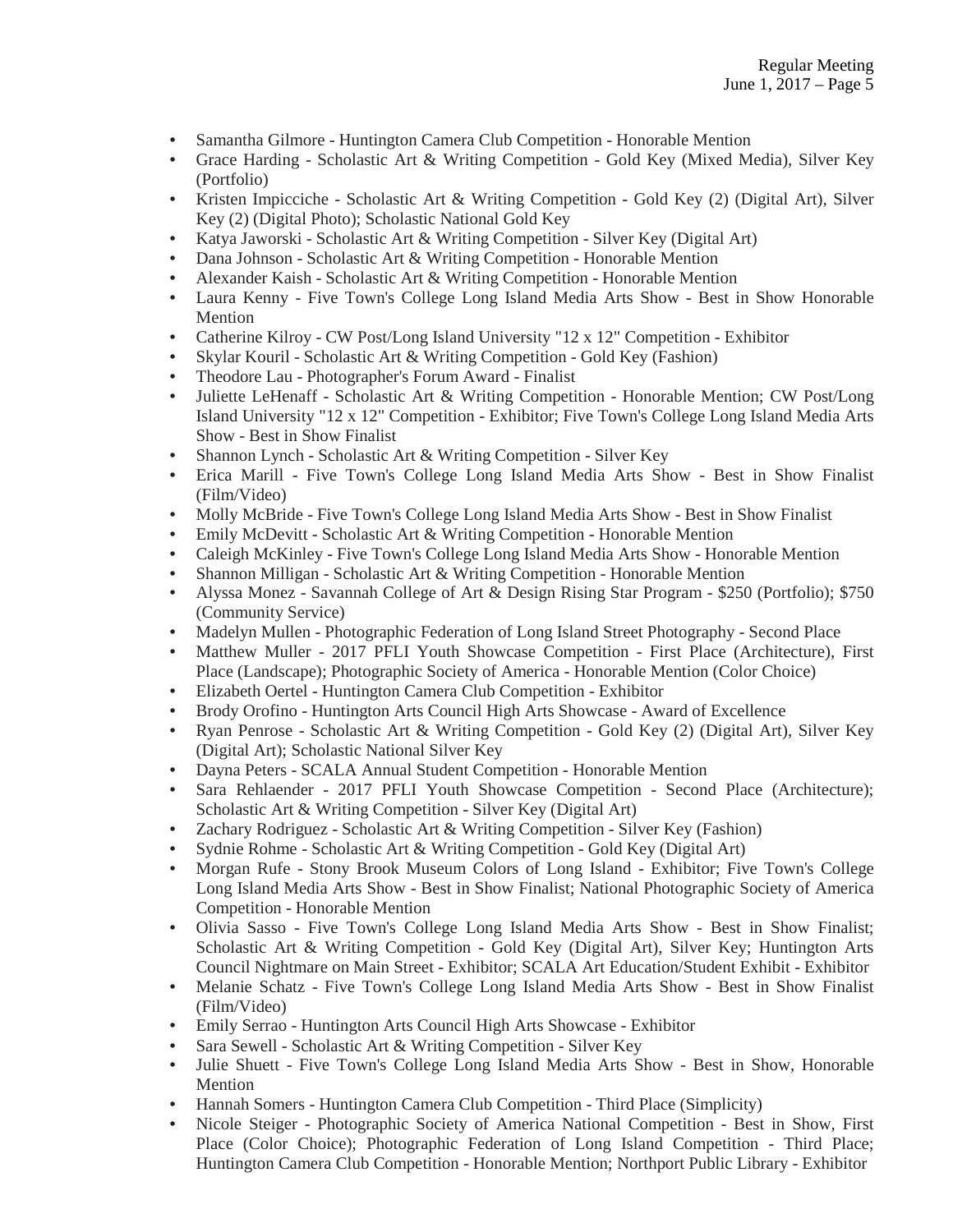- Jacqueline Stevens Joseph Mack Award
- Mackenzie Tarantino Long Island Media Arts Show Best in Show Finalist; Scholastic Art & Writing Competition - Gold Key (Digital Art), Silver Key (Digital Art)
- Daniella Toto Scholastic Art & Writing Competition Gold Key (Painting)
- Jagger Turano-Riley CW Post/Long Island University "12 x 12" Competition Exhibitor
- Jake Valliere -Scholastic Art & Writing Competition Gold Key (Fashion)
- Jennifer Vladimir Scholastic Art & Writing Competition Honorable Mention (Photography)
- Jeanette Wells Scholastic Art & Writing Competition Gold Key (Portfolio), Gold Key (3) (D&I), Gold Key (Mixed Media), Silver Key; Suffolk Community College High School Art Competition - First Place \$250; National Endowment for Advancement in The Arts Young Arts Competition - Visual Arts Award; SCALA Annual Student Competition - First Place \$750
- Shannon Wines Scholastic Art & Writing Competition Silver Key
- Teva Yaari Huntington Camera Club Third Place (Celebration); Scholastic Art & Writing Competition - Gold Key (Photography)

6.01.6 Mr. David Storch, District Chairperson of Science and Technology Education, presented on the following STEM events:

- 4th Annual FIRST Robotics Competition at Hofstra University on April 1st
- 3rd Annual STEM Challenge at Northport High School on April 29th
- 1st Annual 5th Grade STEM Night at East Northport Middle School on May 9th
- Northport High School Codebreakers reaching 5th place at the 2nd annual CyberPatriots Competition

Information: 6.02 Upcoming Meetings

President Rapiejko reviewed the upcoming meetings of June 15<sup>th</sup>, July 6<sup>th</sup> and August 24<sup>th</sup>.

Superintendent Banzer addressed the situation and Northport Middle School and updated the Board. On April  $24<sup>th</sup>$  there was a report from a science teacher in room K74 of a smell described as diesel fuel. The District took a number of steps including the immediate removal of the students to room G59. The District's Safety Officer did a visual inspection and made recommendations to remove materials from the warehouse storeroom into an outside storage area. EnviroScience conducted an indoor air quality test of the warehouse and K74. Out of a possible 100 different VOCs, there were 24 present, out of the 24 only 4 were slightly elevated per New York State Department of Health guidelines. EnviroScience made further recommendations including sealing gaps, delivery truck not entering warehouse, machinery not turned on and moved away from the warehouse. Recommendation was made to review procedures and protocols regarding storage of chemicals and to reiterate those procedures with personnel. The New York State Department of Health was also contacted and asked to assist the District. A local representative came and inspected the warehouse and K wing and a report was received from the Department of Health. The smell of diesel was gone. It was recommended that a second round of testing be performed including all of K wing. They did not recommend the removal of all students from K wing but out of an abundance of caution Mr. Hoss was directed to move the students to another location for the rest of the year. A letter went out to the parents informing them of this. The Department of Health also recommended testing of all classrooms in K wing, the hallways and ambient air and to insure ventilation is running. Mr. Banzer stated that those steps are being taken, and once taken care of further testing will be done. Testing will also be done prior to the start of the school year. Mr. Banzer stated as to why it took so long for communication to get to parents he said it should have happened sooner. Mr. Banzer stated that the District takes the health and safety of students very seriously and will continue to work to fully remediate the situation.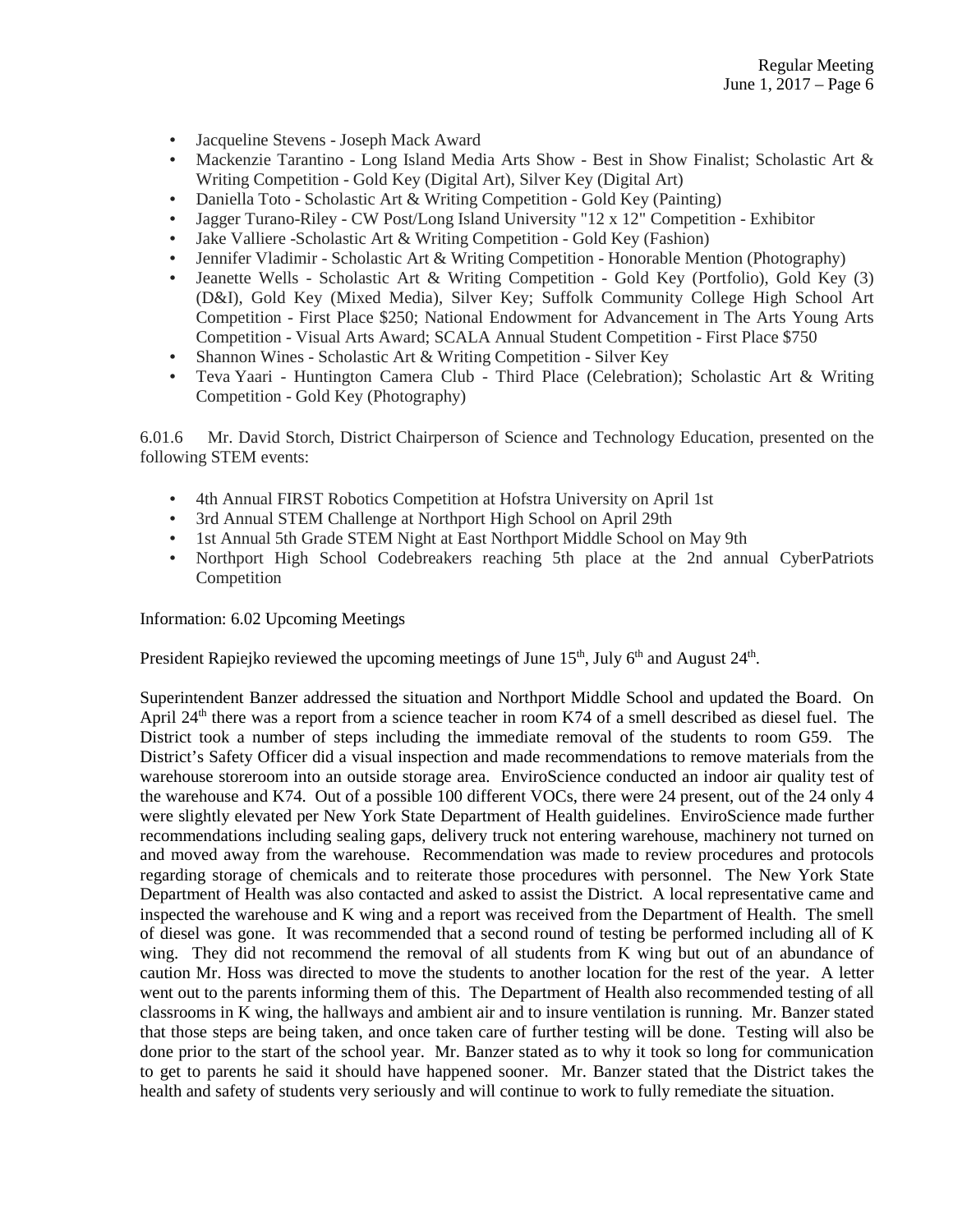**7. COMMUNICATIONS** - Please Note: This is the opportunity for persons who had written letters to the Board to speak to the Board regarding the issues raised in their communications. Speakers are asked to keep their comments brief, and to speak no longer than 5 minutes.

There were no communications requiring Board action.

**8. PUBLIC COMMENT/PARTICIPATION** - Please Note: Community members are invited to share their questions, comments, or concerns with the School Board. When speaking, citizens should state their name and address for the record and limit their presentation to 5 minutes. Where possible, the Board will answer factual questions immediately. A written response may be provided when information is not available. If a response would involve discussion of Board Policy or decisions which might be of interest to citizens not present at the meeting, the Board may place the item on a future meeting agenda.

There was no public comment/participation.

## **9. SPECIAL REPORTS**

There were no special reports.

## **10. SUPERINTENDENT'S REPORT, GENERAL - FOR BOARD ACTION**

Action: 10.01 Personnel Actions Report Recommendation to approve the attached Personnel Actions Report

Motion by Donna McNaughton, second by Jennifer H Thompson. Final Resolution: Motion Passes Yes: David Badanes, Lori McCue, Donna McNaughton, Allison C Noonan, Regina Pisacani, Andrew Rapiejko, David Stein, Jennifer H Thompson

Action: 10.02 Schedule J - Committee on Special Education Recommendation to approve Schedule J - Committee on Special Education

Motion by Donna McNaughton, second by Jennifer H Thompson. Final Resolution: Motion Passes Yes: David Badanes, Lori McCue, Donna McNaughton, Allison C Noonan, Regina Pisacani, Andrew Rapiejko, David Stein, Jennifer H Thompson

Action: 10.03 Policies: Second Read and Adopt Recommendation to receive for a second read and adopt the following policies:

10.03.1 Policy #0100 "Equal Opportunity" (revisions to current policy) 10.03.2 Policy #4326 "Instruction of English Language Learners" (revisions to current policy) 10.03.3 Policy #8130 "School Safety Plans and Teams" (revisions to current policy)

Motion by Donna McNaughton, second by Jennifer H Thompson. Final Resolution: Motion Passes Yes: David Badanes, Lori McCue, Donna McNaughton, Allison C Noonan, Regina Pisacani, Andrew Rapiejko, David Stein, Jennifer H Thompson

## **11. SUPERINTENDENT'S REPORT, FINANCIAL - FOR BOARD ACTION**

Action: 11.01 BIDS Recommendation to take specified action on the following BIDS: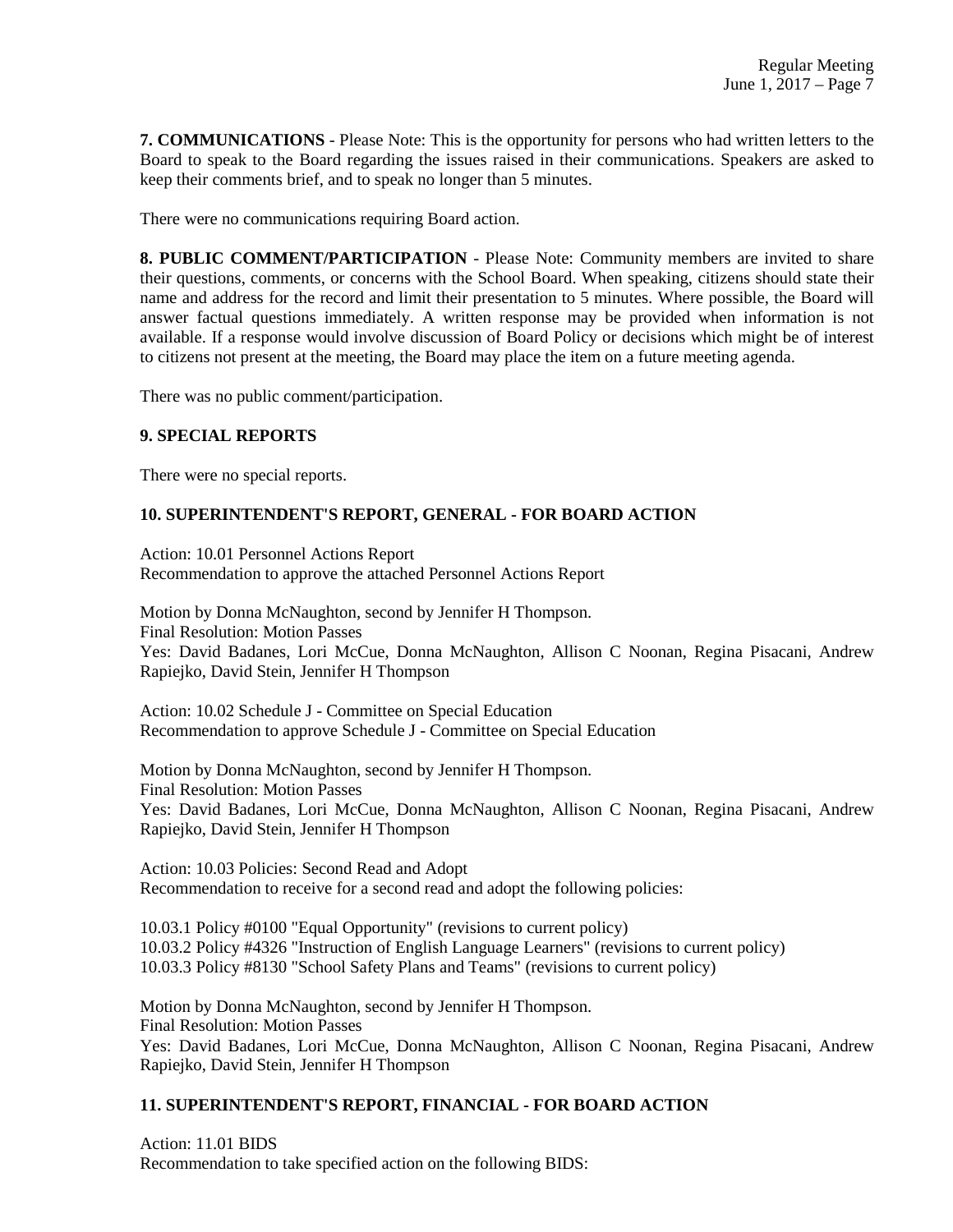#### EDUCATIONAL

11.01.1 AWARD: Medical Supplies and Equipment 11.01.2 AWARD: Musical Instrument Accessories 11.01.3 AWARD: District-wide Printing 11.01.4 REJECT: String Instrument Repair

#### BUILDINGS & GROUNDS

11.01.5 AWARD: Resurface Tennis Courts at East Northport Middle School 11.01.6 AWARD: Boiler Replacement at Northport High School (Re-Bid)

Motion by Jennifer H Thompson, second by Regina Pisacani.

Final Resolution: Motion Passes

Yes: David Badanes, Lori McCue, Donna McNaughton, Allison C Noonan, Regina Pisacani, Andrew Rapiejko, David Stein, Jennifer H Thompson

Action: 11.02 Paraco Gas Co.

Recommendation to renew a Contract between the Northport-East Northport Union Free School District and Paraco Gas Co. for the 2017-2018 school year at the current monthly Terminal Rack Price plus .65 cents/gallon for Propane Fuel for Buses

Motion by Jennifer H Thompson, second by Regina Pisacani. Final Resolution: Motion Passes Yes: David Badanes, Lori McCue, Donna McNaughton, Allison C Noonan, Regina Pisacani, Andrew Rapiejko, David Stein, Jennifer H Thompson

Action: 11.03 Donations to the District

Recommendation to receive the following donations to the District:

- 11.03.1 \$500.00 from Carol and Bill Mirabella to the Paul Mirabella Memorial Guitar Scholarship
- 11.03.2 \$500.00 from Vaughan Kusko and Lawrence Kusko to the Lt. Commander Christopher Tragna Memorial Scholarship
- 11.03.3 \$100.00 from Frances and Bertram Delmage to the Lt. Commander Christopher Tragna Memorial Scholarship

Motion by Jennifer H Thompson, second by Regina Pisacani.

Final Resolution: Motion Passes

Yes: David Badanes, Lori McCue, Donna McNaughton, Allison C Noonan, Regina Pisacani, Andrew Rapiejko, David Stein, Jennifer H Thompson

Action: 11.04 Dr. David Weissberg

Recommendation to approve a Supplementary Education Services Agreement between the Northport-East Northport Union Free School District and Dr. David Weissberg for services to be provided for home football games at the high school and middle schools for the 2017-2018 school year, in an amount not to exceed \$6,750.00

Motion by Jennifer H Thompson, second by Regina Pisacani. Final Resolution: Motion Passes

Yes: David Badanes, Lori McCue, Donna McNaughton, Allison C Noonan, Regina Pisacani, Andrew Rapiejko, David Stein, Jennifer H Thompson

Action: 11.05 Suffolk Association of School Business Officials Recommendation to approve the following resolution: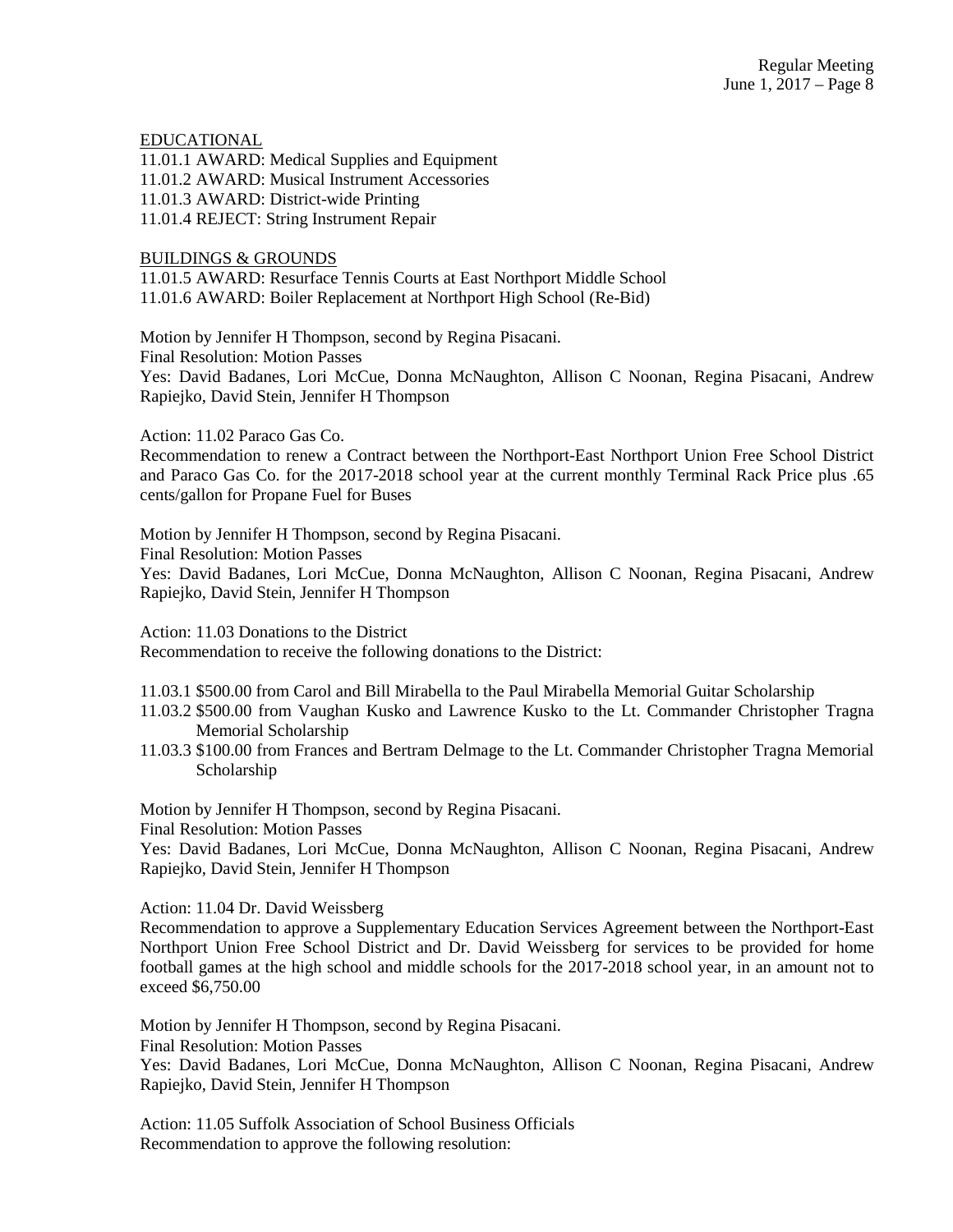"RESOLVED, that the Board of Education accept the donation of \$500 to provide a scholarship to a deserving 2018 Northport High School business student graduate"

Motion by Jennifer H Thompson, second by Regina Pisacani. Final Resolution: Motion Passes Yes: David Badanes, Lori McCue, Donna McNaughton, Allison C Noonan, Regina Pisacani, Andrew Rapiejko, David Stein, Jennifer H Thompson

Action: 11.06 Western Suffolk BOCES Model Schools Integration Award Recommendation to approve the following resolution:

"BE IT RESOLVED, that the Board of Education hereby gratefully accepts the Western Suffolk BOCES Model Schools Teacher Integration award in the amount of \$1,000. This award recognizes teacher Kimberly Collins for her efforts to integrate technology into the curriculum with the Augmented Reality Sandbox Project.

BE IT RESOLVED, that the Board of Education hereby approves an increase in the revenue code A2705 of the 2016-2017 budget by \$1,000 in Code A2110.2020.30.0700, with the understanding that this increase in revenue is the result of the Model Schools Integration Award from Western Suffolk BOCES."

Motion by Jennifer H Thompson, second by Regina Pisacani. Final Resolution: Motion Passes Yes: David Badanes, Lori McCue, Donna McNaughton, Allison C Noonan, Regina Pisacani, Andrew Rapiejko, David Stein, Jennifer H Thompson

Action: 11.07 Cleary School for the Deaf Recommendation to approve a 2017-2018 Agreement between the Northport-East Northport Union Free School District and Cleary School for the Deaf (Spec. Ed.)

Motion by Jennifer H Thompson, second by Regina Pisacani. Final Resolution: Motion Passes Yes: David Badanes, Lori McCue, Donna McNaughton, Allison C Noonan, Regina Pisacani, Andrew Rapiejko, David Stein, Jennifer H Thompson

Action: 11.08 Developmental Disabilities Institute Recommendation to approve a 2017-2018 Agreement between the Northport-East Northport Union Free School District and Developmental Disabilities Institute (Spec. Ed.)

Motion by Jennifer H Thompson, second by Regina Pisacani. Final Resolution: Motion Passes Yes: David Badanes, Lori McCue, Donna McNaughton, Allison C Noonan, Regina Pisacani, Andrew

Rapiejko, David Stein, Jennifer H Thompson

Action: 11.09 Health Services Contracts

Recommendation to authorize the Board President to sign contracts with the following school districts to provide health services for Northport-East Northport students attending school in that district during the 2016-2017 school year:

11.09.1 Jericho Union Free School District, fifteen (15) students attending Long Island Lutheran School,  $\textcircled{ }$  \$1,245.44 = \$18,681.60

11.09.2 Syosset Central School District, fourteen (14) student attending Our Lady of Mercy Academy @ \$911.01, totaling \$12,754.14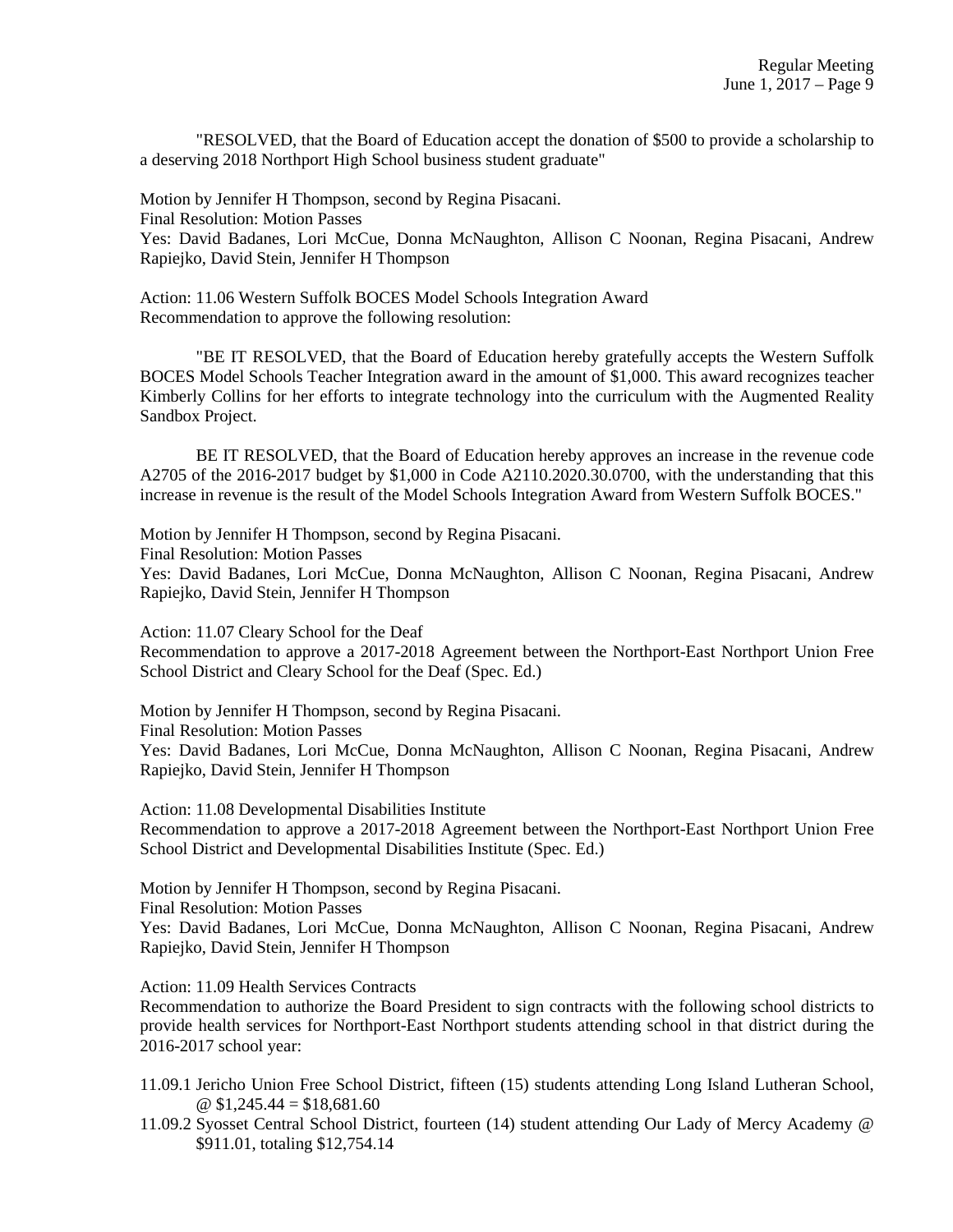11.09.3 Commack Union Free School District, fifteen (15) students attending Holy Family, three (3) students attending Jewish Academy @ \$1,131.82, totaling \$20,372.76

Motion by Jennifer H Thompson, second by Regina Pisacani. Final Resolution: Motion Passes Yes: David Badanes, Lori McCue, Donna McNaughton, Allison C Noonan, Regina Pisacani, Andrew Rapiejko, David Stein, Jennifer H Thompson

Action: 11.10 Town of Huntington

Recommendation to approve a Hold Harmless and Indemnification Agreement between the Town of Huntington and the Northport-East Northport Union Free School District (BAS)

Motion by Jennifer H Thompson, second by Regina Pisacani. Final Resolution: Motion Passes Yes: David Badanes, Lori McCue, Donna McNaughton, Allison C Noonan, Regina Pisacani, Andrew Rapiejko, David Stein, Jennifer H Thompson

Action: 11.11 Seneca Consulting Group, Inc.

Recommendation to approve an Agreement for Consulting Services concerning compliance with the Patient Protection and Affordable Care Act and a Business Associate Agreement in Compliance with Health Insurance Portability and Accountability Act of 1996 between the Northport-East Northport Union Free School District and Seneca Consulting Group, Inc. (in the amount of \$10,500 plus \$1.25 per form for printing and mailing of IRS forms) (HR)

Motion by Jennifer H Thompson, second by Regina Pisacani. Final Resolution: Motion Passes

Yes: David Badanes, Lori McCue, Donna McNaughton, Allison C Noonan, Regina Pisacani, Andrew Rapiejko, David Stein, Jennifer H Thompson

Action: 11.12 Foreign Travel

Recommendation to approve a request for foreign travel for students to countries outside of the United States:

11.12.1 Costa Rica, March 30, 2018 - April 7, 2018

Motion by Jennifer H Thompson, second by Regina Pisacani. Final Resolution: Motion Passes Yes: David Badanes, Lori McCue, Donna McNaughton, Allison C Noonan, Regina Pisacani, Andrew Rapiejko, David Stein, Jennifer H Thompson

Action: 11.13 McCarney Tours

Recommendation to approve an Agreement between the Board of Education of the Northport-East Northport Union Free School District and McCarney Tours (Contract #70134) (NHS)

Motion by Jennifer H Thompson, second by Regina Pisacani. Final Resolution: Motion Passes Yes: David Badanes, Lori McCue, Donna McNaughton, Allison C Noonan, Regina Pisacani, Andrew Rapiejko, David Stein, Jennifer H Thompson

Action: 11.14 Claims Auditor's Report

Recommendation to approve the Claims Auditor's Report for Warrants and Schedule of Claims for payments dated: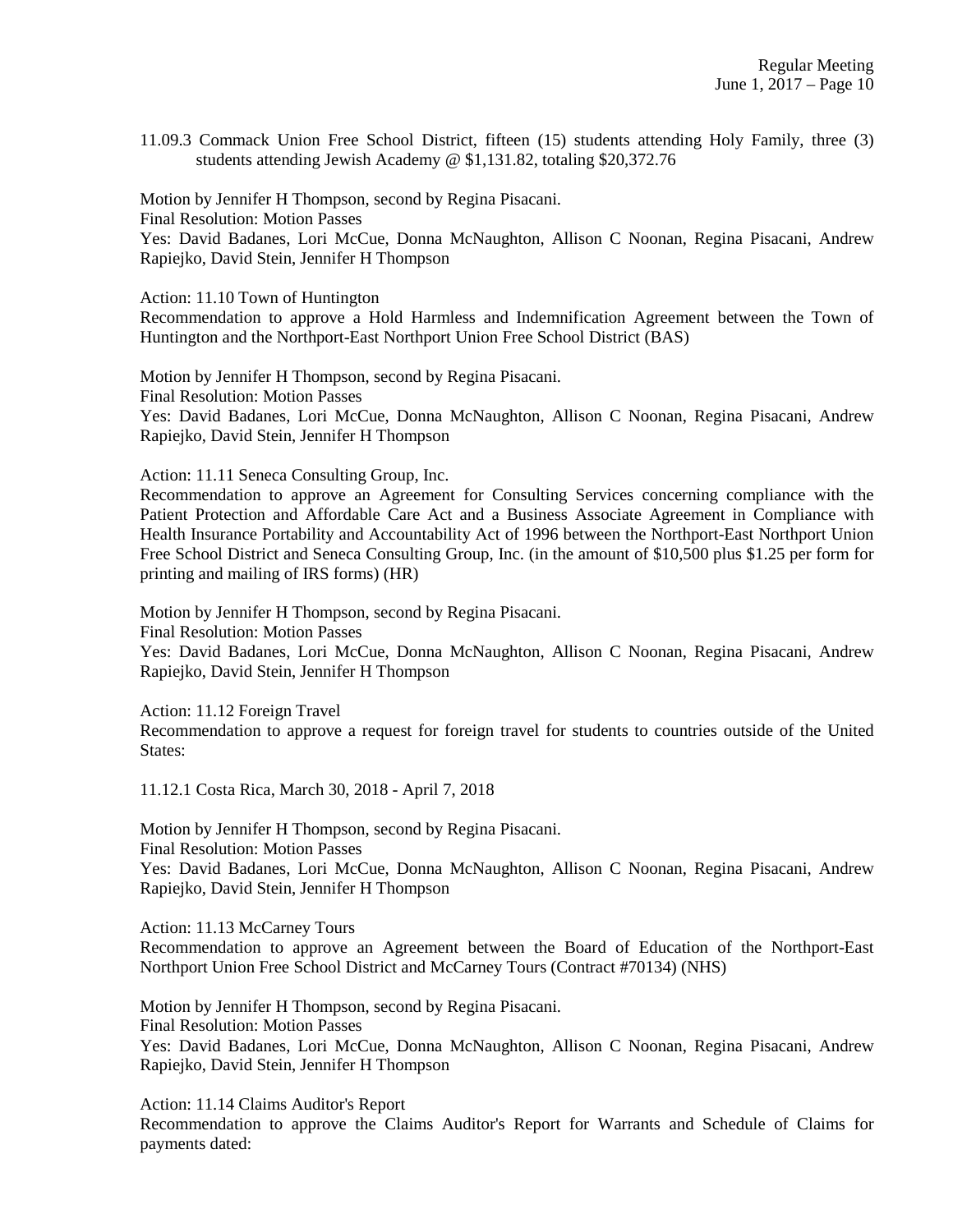April 7, 2017 (Payroll Trust & Agency Warrant), April 13, 2017 (Accounts Payable Warrant), April 21, 2017 (Payroll Trust & Agency Warrant), April 28, 2017 (Accounts Payable Warrant), April 2017 (Claims Audit Report)

Motion by Jennifer H Thompson, second by Regina Pisacani.

Final Resolution: Motion Passes

Yes: David Badanes, Lori McCue, Donna McNaughton, Allison C Noonan, Regina Pisacani, Andrew Rapiejko, David Stein, Jennifer H Thompson

Action: 11.15 Claims Auditor's Report - Payroll Audit

Recommendation to approve Claims Auditor's Report - Payroll Audit for the Payroll Distribution/Audit dated April 7, 2017 (Bellerose Avenue Elementary School)

Motion by Jennifer H Thompson, second by Regina Pisacani. Final Resolution: Motion Passes Yes: David Badanes, Lori McCue, Donna McNaughton, Allison C Noonan, Regina Pisacani, Andrew Rapiejko, David Stein, Jennifer H Thompson

Action: 11.16 Treasurer's Report and Monthly Summary of Receipts and Disbursements Recommendation to approve Treasurer's Report and Monthly Summary of Receipts and Disbursements:

11.16.1 Treasurer's Report for the period March 1, 2017 through March 31, 2017

11.16.2 Treasurer's Report for the period April 1, 2017 through April 30, 2017

11.16.3 Monthly Summary of Receipts and Disbursements for March 2017

11.16.4 Monthly Summary of Receipts and Disbursements for April 2017

Motion by Jennifer H Thompson, second by Regina Pisacani.

Final Resolution: Motion Passes

Yes: David Badanes, Lori McCue, Donna McNaughton, Allison C Noonan, Regina Pisacani, Andrew Rapiejko, David Stein, Jennifer H Thompson

Action: 11.17 Schedule of Investments Recommendation to approve the Schedule of Investments:

11.17.1 Schedule of Investments as of March 31, 2017 11.17.2 Schedule of Investments as of April 30, 2017

Motion by Jennifer H Thompson, second by Regina Pisacani. Final Resolution: Motion Passes Yes: David Badanes, Lori McCue, Donna McNaughton, Allison C Noonan, Regina Pisacani, Andrew Rapiejko, David Stein, Jennifer H Thompson

Action: 11.18 Collateral Schedule Recommendation to approve the Collateral Schedule:

11.18.1 Collateral Schedule as of March 31, 2017 11.18.2 Collateral Schedule as of April 30, 2017

Motion by Jennifer H Thompson, second by Regina Pisacani. Final Resolution: Motion Passes Yes: David Badanes, Lori McCue, Donna McNaughton, Allison C Noonan, Regina Pisacani, Andrew Rapiejko, David Stein, Jennifer H Thompson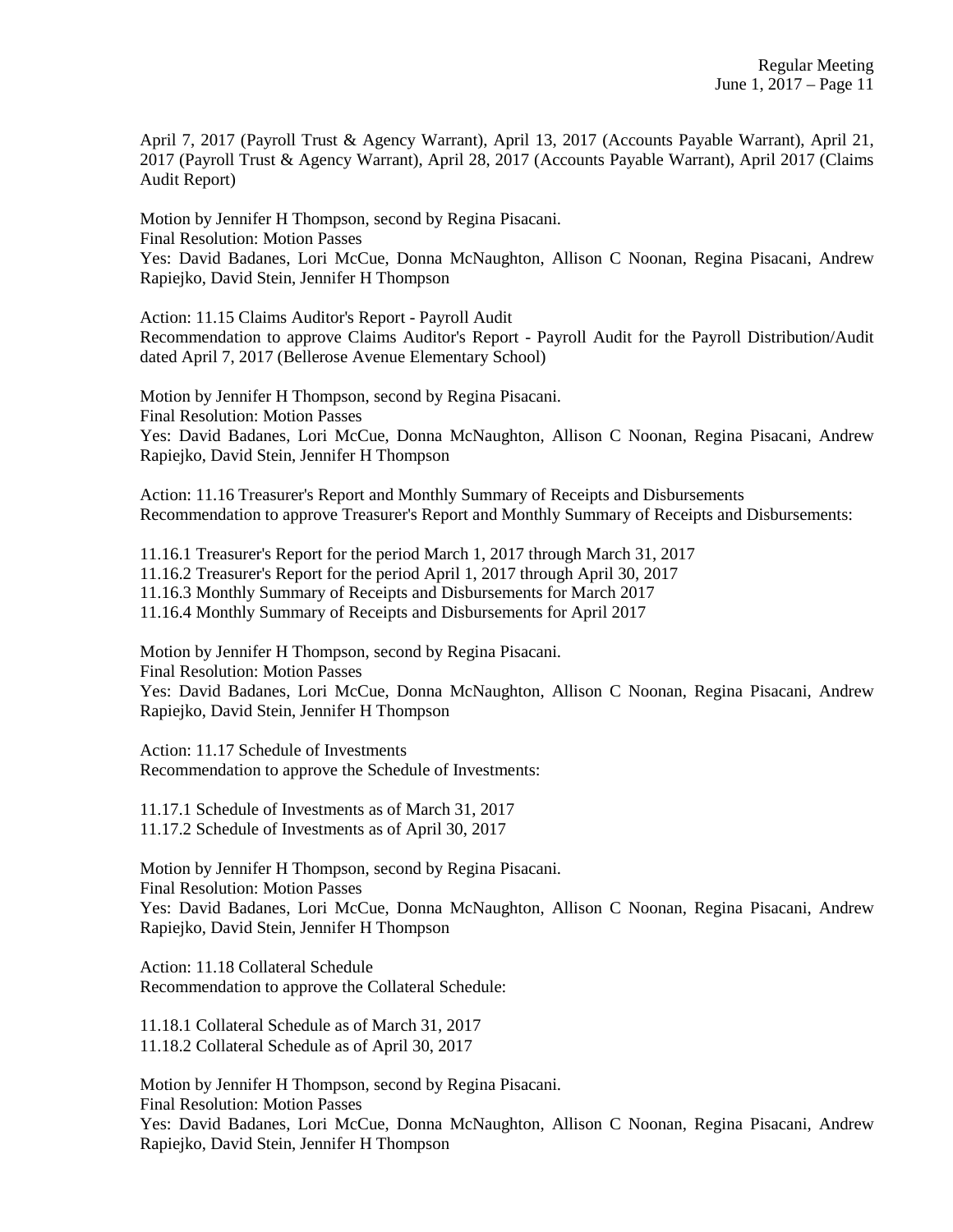Action: 11.19 Bank Reconciliation Report Recommendation to approve the Bank Reconciliation Report:

11.19.1 Bank Reconciliation Report for the Month Ended March 31, 2017 11.19.2 Bank Reconciliation Report for the Month Ended April 30, 2017

Motion by Jennifer H Thompson, second by Regina Pisacani.

Final Resolution: Motion Passes

Yes: David Badanes, Lori McCue, Donna McNaughton, Allison C Noonan, Regina Pisacani, Andrew Rapiejko, David Stein, Jennifer H Thompson

Action: 11.20 General Fund Projected Cash Flow Statement Recommendation to approve the General Fund Projected Cash Flow Statement:

11.20.1 General Fund Projected Cash Flow Statement for the year ending 2016-2017, Actual Data July 1, 2016 - March 31, 2017, Estimated Data April 1, 2017 - June 30, 2017

11.20.2 General Fund Projected Cash Flow Statement for the year ending 2016-2017, Actual Data July 1, 2016 - April 30, 2017, Estimated Data May 1, 2017 - June 30, 2017

Motion by Jennifer H Thompson, second by Regina Pisacani.

Final Resolution: Motion Passes

Yes: David Badanes, Lori McCue, Donna McNaughton, Allison C Noonan, Regina Pisacani, Andrew Rapiejko, David Stein, Jennifer H Thompson

Action: 11.21 Monthly Revenue and Budget Status Report - School Lunch Fund Recommendation to approve the Monthly Revenue and Budget Status Report - School Lunch Fund for the Month Ending March 31, 2017

Motion by Jennifer H Thompson, second by Regina Pisacani.

Final Resolution: Motion Passes

Yes: David Badanes, Lori McCue, Donna McNaughton, Allison C Noonan, Regina Pisacani, Andrew Rapiejko, David Stein, Jennifer H Thompson

Action: 11.22 Monthly Revenue and Budget Status Report - Special Aid Fund Recommendation to approve the Monthly Revenue and Budget Status Report - Special Aid Fund:

11.22.1 Monthly Revenue and Budget Status Report - Special Aid Fund for the Month Ending March 31, 2017

11.22.2 Monthly Revenue and Budget Status Report - Special Aid Fund for the Month Ending April 30, 2017

Motion by Jennifer H Thompson, second by Regina Pisacani. Final Resolution: Motion Passes

Yes: David Badanes, Lori McCue, Donna McNaughton, Allison C Noonan, Regina Pisacani, Andrew Rapiejko, David Stein, Jennifer H Thompson

Action: 11.23 Monthly Revenue and Budget Status Report - General Fund Recommendation to approve the Monthly Revenue and Budget Status Report - General Fund:

11.23.1 Monthly Revenue and Budget Status Report - General Fund for the Month Ending March 31, 2017 11.23.2 Monthly Revenue and Budget Status Report - General Fund for the Month Ending April 30, 2017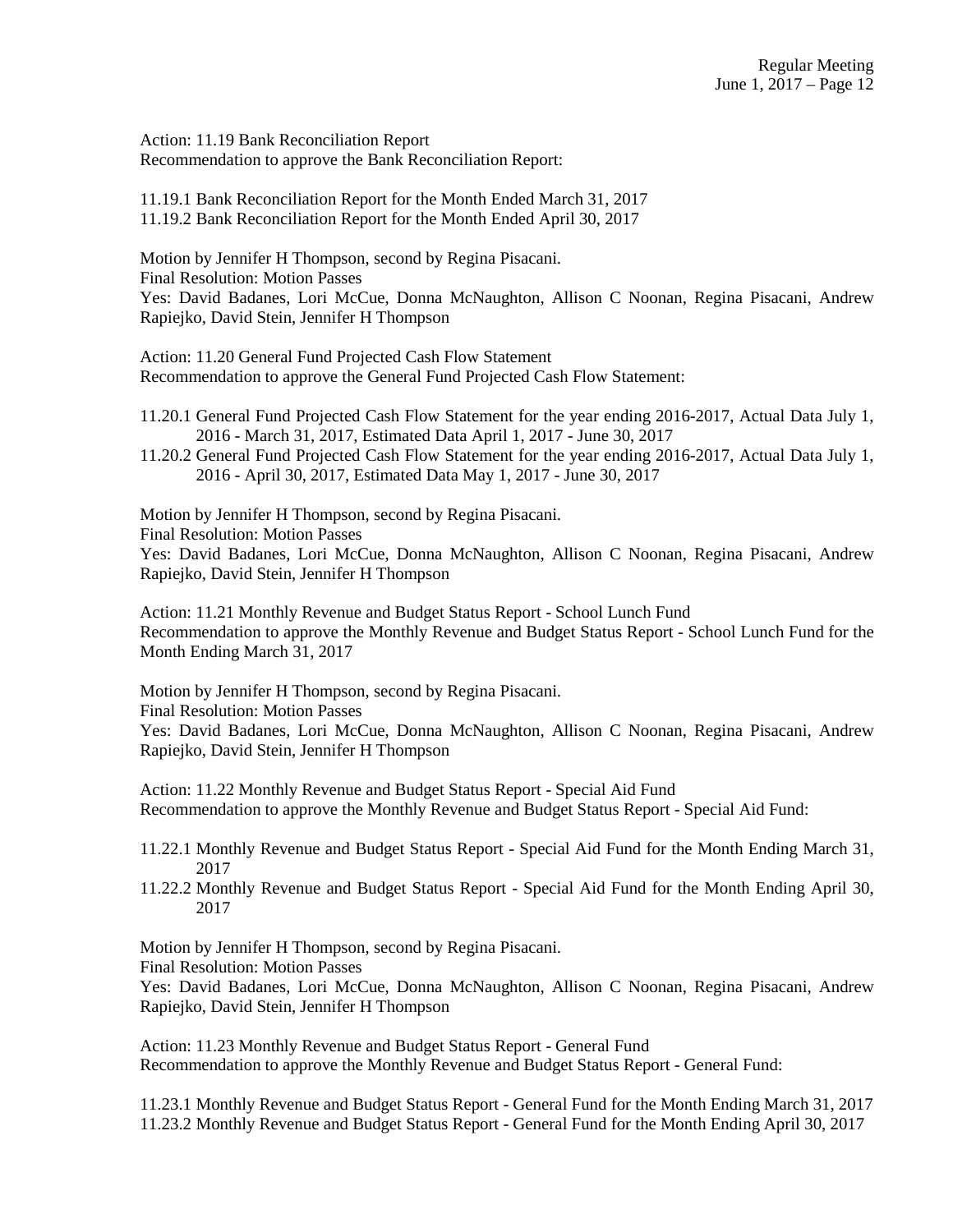Motion by Jennifer H Thompson, second by Regina Pisacani. Final Resolution: Motion Passes

Yes: David Badanes, Lori McCue, Donna McNaughton, Allison C Noonan, Regina Pisacani, Andrew Rapiejko, David Stein, Jennifer H Thompson

Action: 11.24 Monthly Revenue and Budget Status Report - Capital Fund Recommendation to approve the Monthly Revenue and Budget Status Report - Capital Fund:

11.24.1 Monthly Revenue and Budget Status Report - Capital Fund for the Month Ending March 31, 2017 11.24.2 Monthly Revenue and Budget Status Report - Capital Fund for the Month Ending April 30, 2017

Motion by Jennifer H Thompson, second by Regina Pisacani. Final Resolution: Motion Passes Yes: David Badanes, Lori McCue, Donna McNaughton, Allison C Noonan, Regina Pisacani, Andrew Rapiejko, David Stein, Jennifer H Thompson

Action: 11.25 School Lunch Profit and Loss Recommendation to approve the School Lunch Profit and Loss Statement for the Month Ending March 31, 2017

Motion by Jennifer H Thompson, second by Regina Pisacani. Final Resolution: Motion Passes Yes: David Badanes, Lori McCue, Donna McNaughton, Allison C Noonan, Regina Pisacani, Andrew Rapiejko, David Stein, Jennifer H Thompson

Action: 11.26 Quarterly Trial Balance Reports Recommendation to approve the Quarterly Trial Balance Reports for all District Funds for the period July 1, 2016 - March 31, 2017

Motion by Jennifer H Thompson, second by Regina Pisacani. Final Resolution: Motion Passes Yes: David Badanes, Lori McCue, Donna McNaughton, Allison C Noonan, Regina Pisacani, Andrew Rapiejko, David Stein, Jennifer H Thompson

Action: 11.27 Quarterly Student Account Activity Reports Recommendation to approve the Quarterly Student Account Activity Reports for the period January 1, 2017 - March 31, 2017

11.27.1 Northport High School 11.27.2 East Northport Middle School 11.27.3 Northport Middle School

Motion by Jennifer H Thompson, second by Regina Pisacani. Final Resolution: Motion Passes Yes: David Badanes, Lori McCue, Donna McNaughton, Allison C Noonan, Regina Pisacani, Andrew Rapiejko, David Stein, Jennifer H Thompson

Action: 11.28 Breakfast Program Exemption Recommendation to approve a request to the State for an exemption from the requirement of a breakfast program. (Attached is the result of a survey authorized by the Board of Education on January 26, 2017)

Motion by Jennifer H Thompson, second by Regina Pisacani. Final Resolution: Motion Passes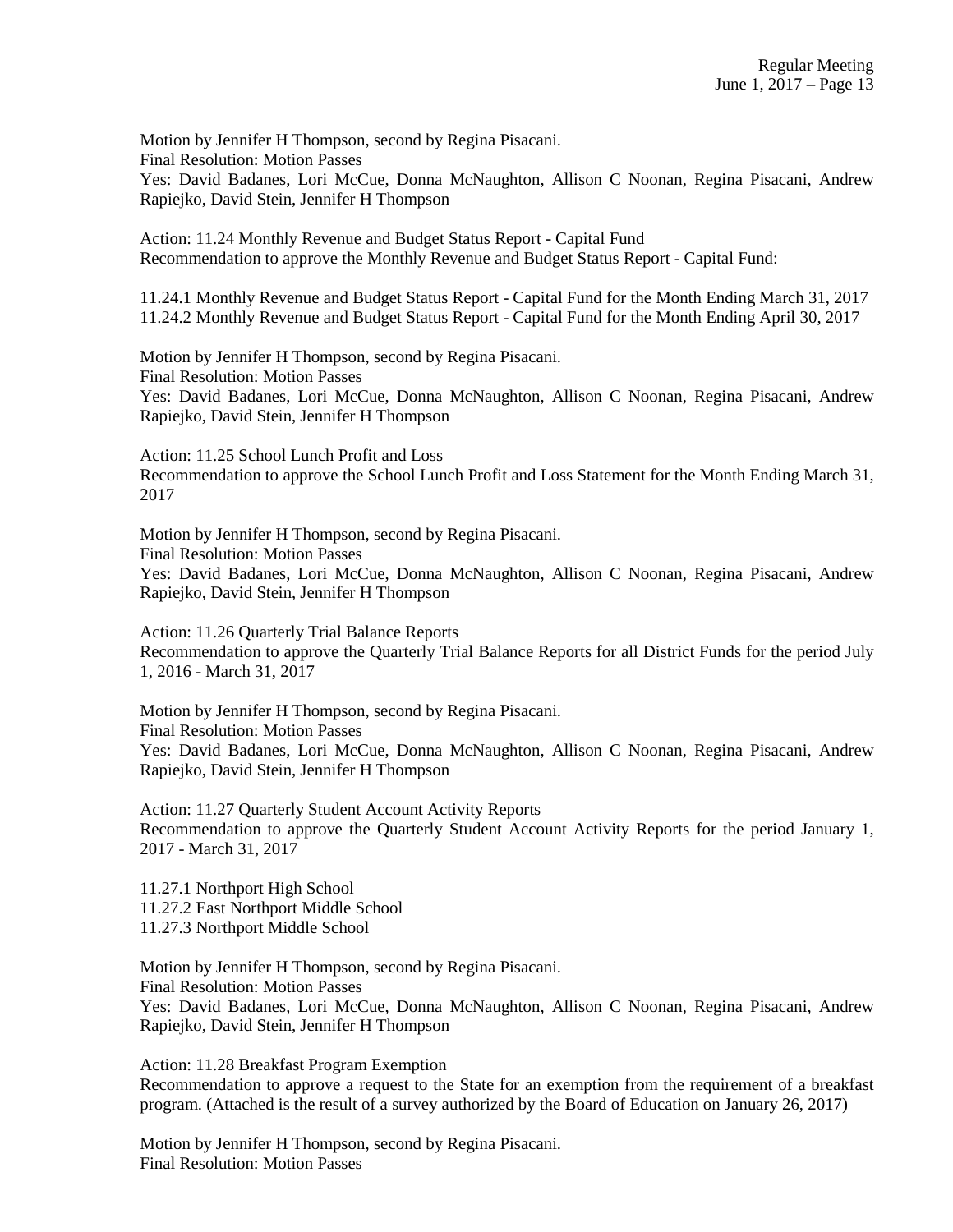Yes: David Badanes, Lori McCue, Donna McNaughton, Allison C Noonan, Regina Pisacani, Andrew Rapiejko, David Stein, Jennifer H Thompson

Action: 11.29 Grant-In-Aid

Recommendation to approve the following resolution:

"RESOLVED, that the Board of Education hereby approves an increase in the 2016-2017 budget appropriation A2110.2020.10.2801 (Educational Equipment - Elementary Instructional Leadership) by \$55,000 and an increase in the 2016-2017 budget appropriation A2110.2020.30.2803 (Educational Equipment - High School Instructional Leadership) by \$45,000 with the understanding that these increases in appropriations are the result of a grant-in-aid to support general expenses.

RESOLVED, that the Board of Education hereby approves an increase in the 2016-2017 budget revenue A3289 (Other State Aid) by \$100,000 with the understanding that this increase in revenue is the result of a grant-in-aid from New York State."

Motion by Jennifer H Thompson, second by Regina Pisacani.

Final Resolution: Motion Passes

Yes: David Badanes, Lori McCue, Donna McNaughton, Allison C Noonan, Regina Pisacani, Andrew Rapiejko, David Stein, Jennifer H Thompson

Action: 11.30 Agreement and Release Impartial Hearing Recommendation to approve an Agreement and Release between the Northport-East Northport Union Free School District and a parent of a Special Education student, a Contemplated Impartial Hearing Pursuant to Education Law §4404 and 8 NYCRR Part 200

Motion by Jennifer H Thompson, second by Regina Pisacani.

Final Resolution: Motion Passes

Yes: David Badanes, Lori McCue, Donna McNaughton, Allison C Noonan, Regina Pisacani, Andrew Rapiejko, David Stein, Jennifer H Thompson

Action: 11.31 Sound Actuarial Consulting, LLC Recommendation to approve the following resolution:

"RESOLVED, that the Board of Education appoints Sound Actuarial Consulting, LLC to provide an actuarial valuation of the District's other postemployment benefit (OPEB) obligation under GASB 45 for the year ending June 30, 2017 at a cost of \$8,900.00"

Motion by Jennifer H Thompson, second by Regina Pisacani.

Final Resolution: Motion Passes

Yes: David Badanes, Lori McCue, Donna McNaughton, Allison C Noonan, Regina Pisacani, Andrew Rapiejko, David Stein, Jennifer H Thompson

Action: 11.32 Transfer of General Fund Appropriations Recommendation to approve Transfer of General Fund Appropriations in the fiscal year 2016-2017

Motion by Jennifer H Thompson, second by Regina Pisacani.

Final Resolution: Motion Passes

Yes: David Badanes, Lori McCue, Donna McNaughton, Allison C Noonan, Regina Pisacani, Andrew Rapiejko, David Stein, Jennifer H Thompson

Action: 11.33 Transfer of Capital Funds Recommendation to approve Transfer of Capital Funds in the 2016-2017 fiscal year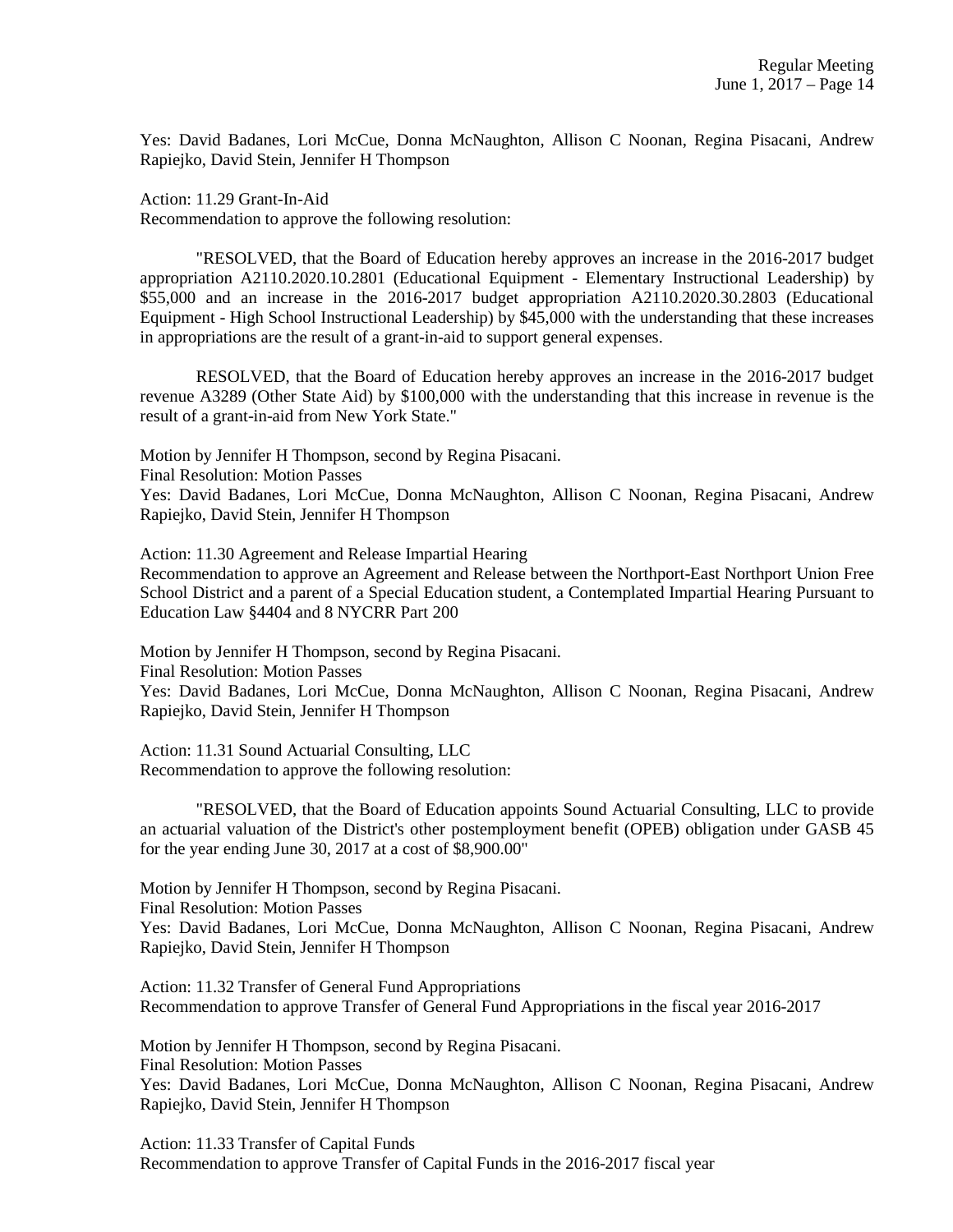Motion by Jennifer H Thompson, second by Regina Pisacani. Final Resolution: Motion Passes Yes: David Badanes, Lori McCue, Donna McNaughton, Allison C Noonan, Regina Pisacani, Andrew Rapiejko, David Stein, Jennifer H Thompson

# **12. SUPERINTENDENT'S REPORT - FOR INFORMATION ONLY**

Information: 12.01 Schedule H - Use of Facilities

Information: 12.02 Budget Transfers for the period April 27, 2017 through May 23, 2017 - As per Board Policy #6150, all transfers between salary codes up to \$25,000 and transfers between all other codes up to \$10,000 are to be reported to the Board of Education as an information item

### **13. UNFINISHED BUSINESS**

Discussion: 13.01 Policy Committee Potential Schedule of Meetings for 2017-2018

The Board discussed whether policy committee meetings should be scheduled on the 2017-2018 calendar. The Committee has finished reviewing all the policies in the book. The Board decided to schedule four work sessions where policies will be discussed.

### **14. NEW BUSINESS**

Action: 14.01 Appeal of Superintendent's Decision Recommendation to approve the following resolution:

"BE IT RESOLVED, that upon reviewing the appeal of a student discipline matter, the Board of Education affirms the decision of the Superintendent in all respects, and

BE IT FURTHER RESOLVED, that the District Clerk shall notify the parents, in writing, of the Board's determination"

Motion by Jennifer H Thompson, second by Lori McCue. Final Resolution: Motion Passes

Yes: David Badanes, Lori McCue, Donna McNaughton, Allison C Noonan, Regina Pisacani, Andrew Rapiejko, David Stein, Jennifer H Thompson

**15. ADJOURNMENT** - Board policy requires adjournment by 10:30 pm, unless meeting is extended by vote.

Action: 15.01 Adjournment Recommendation to adjourn the public meeting and convene into Executive Session to discuss matters pertaining to the employment history of particular persons

Motion by David Stein, second by Allison C Noonan. Final Resolution: Motion Passes Yes: David Badanes, Lori McCue, Donna McNaughton, Allison C Noonan, Regina Pisacani, Andrew Rapiejko, David Stein, Jennifer H Thompson

At 9:43 p.m. the Board convened into Executive Session.